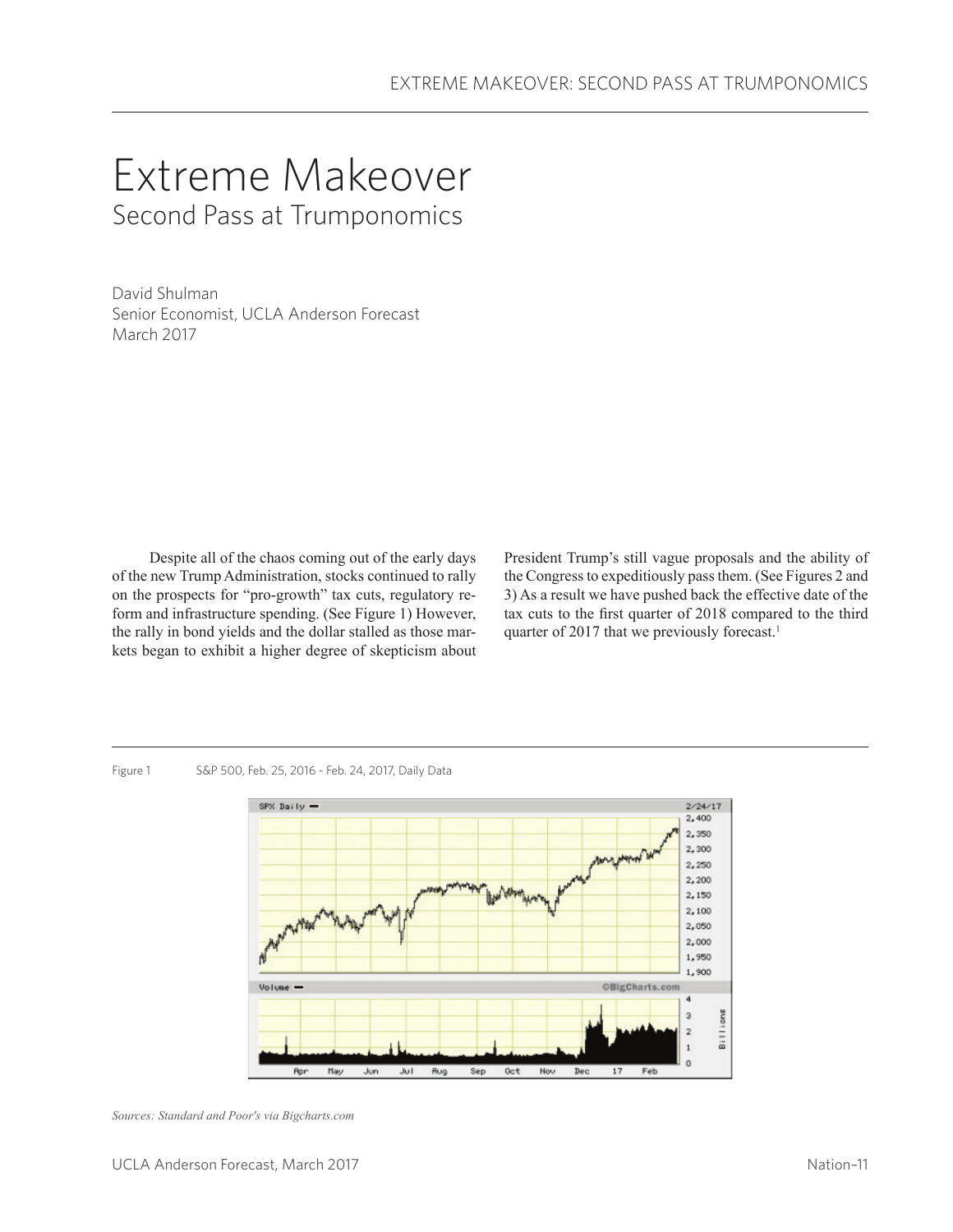

Figure 2 10-Year U.S. Treasury Bond Yield, Feb. 25, 2016 - Feb. 24, 2017, Daily Data

*Sources: Bigcharts.com*

Figure 3 Dollar Index, Feb. 25, 2016 - Feb. 24, 2017, Daily Data



*Sources: Bigcharts.com*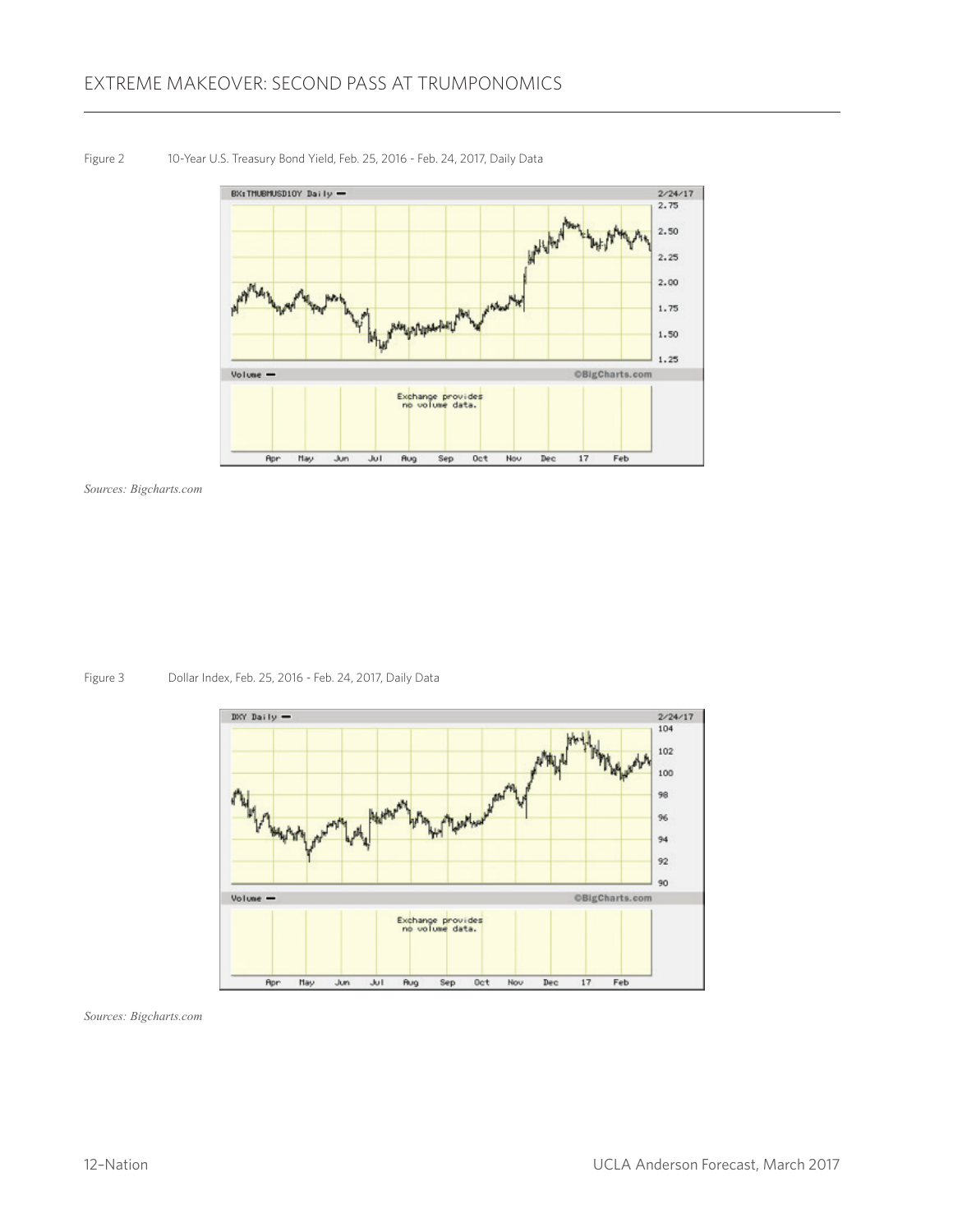Similar to last quarter, we are still penciling in about \$500 billion/year in personal and business tax reductions, a repatriation holiday for accumulated foreign earnings, increased defense and infrastructure spending, Medicaid cuts, relaxed regulations, modest changes to trade and immigration policies, and reductions in food and aircraft exports as several trading partners react to the policy changes. It remains to be seen to what extent the Affordable Care Act will be amended and its impact on the giant healthcare sector. Further, because of the controversy that it has engendered, we do not believe that Congress will pass a border adjustment import tax combined with exempting export sales from corporate taxation.

We have, however, become more concerned about the administration's tone with respect to trade and immigration policies. The changes could be far more drastic than what we are now anticipating, thereby increasing the risk level to our forecast. The roll-out of the administration's partial travel ban and the scandal surrounding the firing of the national security advisor certainly were not confidence building measures.

# Trillion Dollar Annual Deficits Ahead

The impact of a large tax cut on an economy at or very close to full employment will be to explode the federal deficit. We expect the federal deficit to exceed a trillion dollars in 2019 which would amount to about 5% of GDP. (See Figure 4) Simply put, there is not enough slack in the economy to enable the 4% economic growth the administration is calling for and it will likely lead to more inflation.



*Sources: Office of Management and Budget and UCLA Anderson Forecast*

The Fed will become More Aggressive

As of April there will be three vacancies on the seven member Federal Reserve Board which will likely be filled by more hawkish and less economics-oriented members. The era of the very easy Bernanke-Yellen Fed is over and that will be confirmed when Chair Yellen's term expires in January 2018. Moreover, with inflation rising we expect that even under Chair Yellen the Fed will become more active in raising the Fed Funds rate and we believe that the Federal Open Market Committee will increase the fed funds rate by 25 basis points in March. By yearend, the funds rate is expected to approach 2% and reach 3% by the end of 2018. (See Figure 5) Similarly the yield on 10-year U.S. Treasury bonds is forecast to increase to 3% by yearend and exceed 4% by yearend 2018.



*Sources: Federal Reserve Board and UCLA Anderson Forecast*

# 2018 GDP Growth Spike that Fades

With \$500 billion in tax cuts arriving in the first quarter of 2018 we expect a short-term growth spike that will soon fade as the economy bumps against its full employment ceiling. Our forecast calls for real GDP growth of 2.4%, 3.0% and 2.2% annual growth in 2017, 2018 and 2019, respectively. (See Figure 6) And note that real growth really trails off on a quarterly basis in 2019 as higher interest rates weigh on the economy. As we noted last quarter, in order for growth to be sustained at 3%, the economy requires a "productivity miracle." The administration believes that its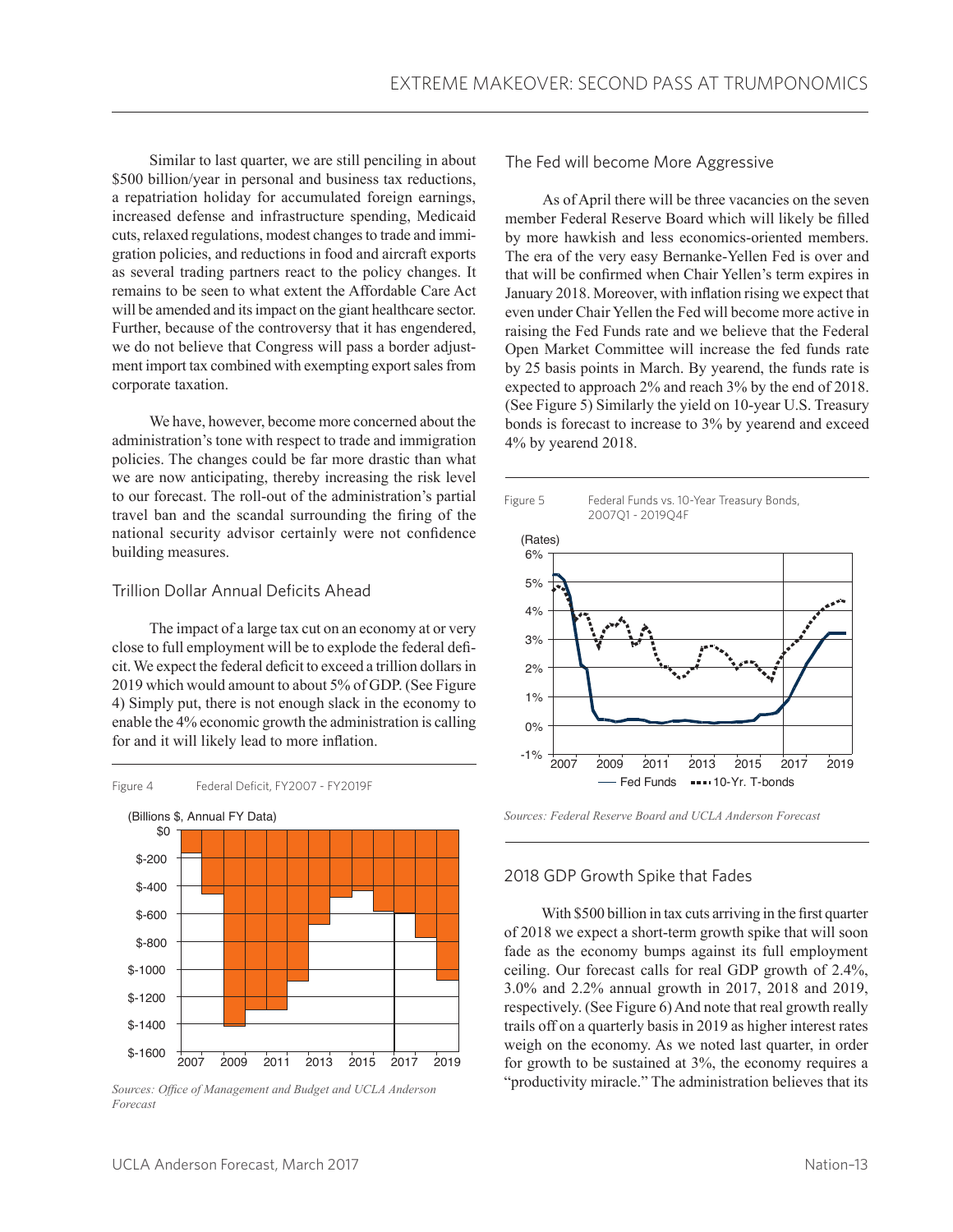Figure 6 Real GDP Growth, 2007Q1 - 2019Q4F



*Sources: U.S. Department of Commerce and UCLA Anderson Forecast*

tax and regulatory reforms will enable a sustainable growth pick up. We, on the other hand, remain skeptical, but, of course, we can't rule it out.

In this environment, the labor market will remain robust with job growth coming in on the order of 170,000 a month in 2017 and 2018, before trailing off to about 110,000 a month in 2019. The recent increase in the labor force participation rate has made us more optimistic about job growth over the near-term. (See Figure 7) In tandem with



*Sources: U.S. Bureau of Labor Statistics, UCLA Anderson Forecast*

the job gains the unemployment rate now looks like it will bottom out at 4.1% in late 2018, before gradually rising. (See Figure 8) Of course, if the administration embarks on a large scale deportation program for unauthorized immigrants, employment growth will be far slower than what we are now forecasting. Moreover, should the administration restrict the issuance of H1-B visas for highly-skilled immigrants, there would be negative consequences for high-technology industries.



*Sources: U.S. Bureau of Labor Statistics, UCLA Anderson Forecast*

Figure 9 Consumer Price Index, Headline vs. Core Inflation, 2007Q1-2019Q4F



*Sources: Bureau of Labor Statistics, UCLA Anderson Forecast*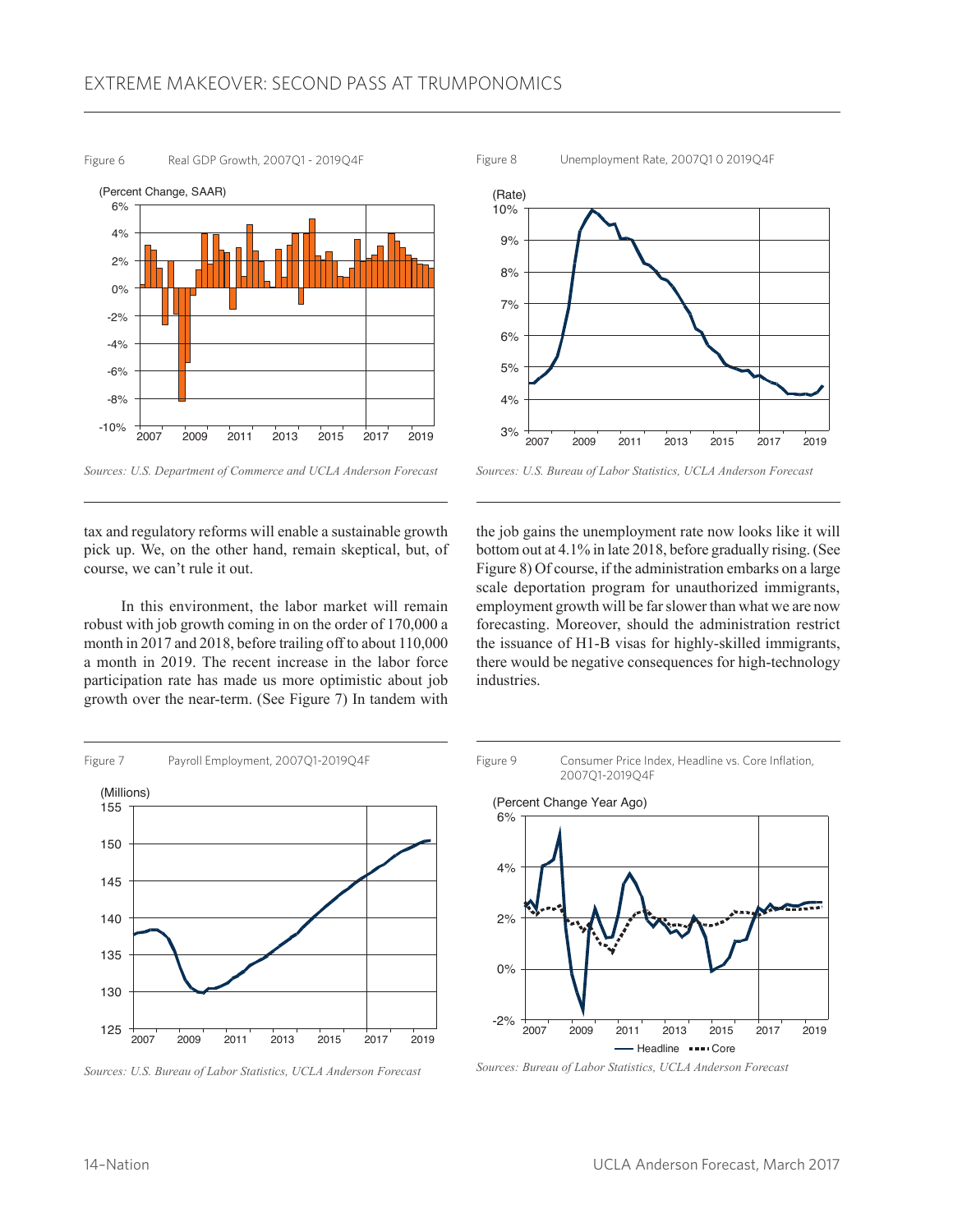Inflation on the Rise

Both headline and core inflation rates as measured by the consumer price index are already increasing at a 2%+ clip. It will not take much for inflation to ramp up to between 2.5% - 3%. (See Figure 9) Oil prices continue to rebound and the very tight labor market will bring with it rising wages. (See Figure 10) Although we were too early in our prior forecasts in predicting accelerating wage inflation, we now believe that the table has been set for sustained 4% annual increases in compensation. We believe that the unusually slow 0.1% increase in average hourly earnings reported for January was a fluke and it was inconsistent with other labor market data.

Figure 10 Compensation/Hour, 2007Q1 -2019Q4





*Sources: U.S. Bureau of Labor Statistics, UCLA Anderson Forecast*





*Sources: U.S. Department of Commerce, UCLA Anderson Forecast*







*Sources: U.S. Department of Commerce, UCLA Anderson Forecast*

Figure 13 Housing Starts, 2007Q1 - 2019Q4F



### Consumer Spending Strong, but Housing Stalls

The growth in consumer spending has been strong since 2014 and automobile sales have been running at a record rate. (See Figure 11) Now throw in a large tax cut and real consumer spending will ramp up from a forecast 2.8% increase this year to 3.6% in 2018. In this tax cut fueled environment, the saving rate will exceed 7%. (See Figure 12) However, housing starts will plateau out in the  $1.2 - 1.3$ million unit range. (See Figure 13) Simply put, the rise in interest rates will offset the positive factors of higher employment and wages. By 2019, the rate on the 30-year fixed rate mortgage is forecast to exceed 6%, up from the current 4.25% and the recent low of 3.5%. Moreover, because there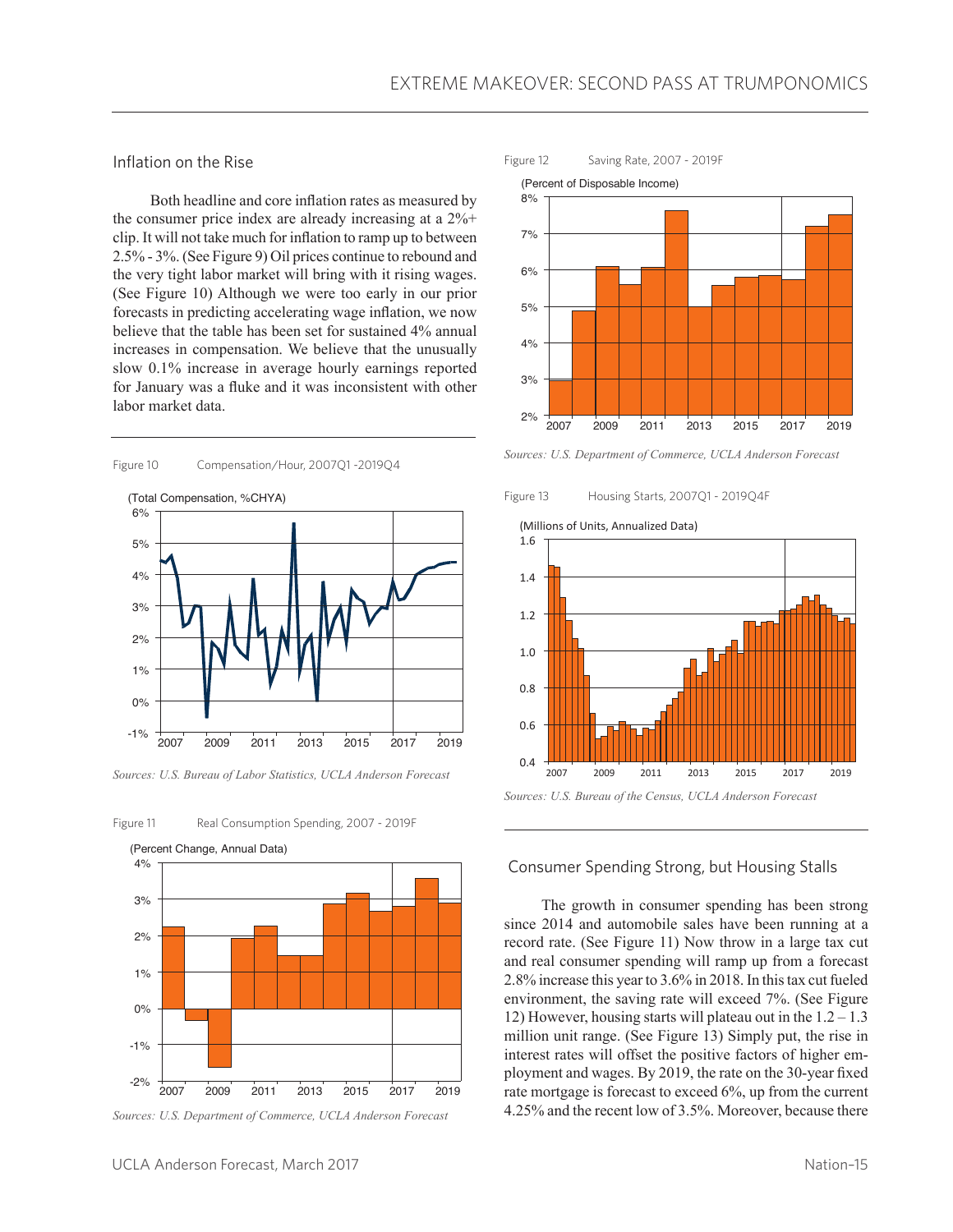are numerous signs that high income multi-family housing is becoming over-supplied, that once white hot sector of the economy will soon cool.

# Capital Spending Rebounds in the Face of Export **Weakness**

With the prospect of a general reduction in corporate income taxes and the likelihood of 100% expensing, equipment spending is forecast to rebound from a 2.8% decline in 2016 to increases of 3.5% and 7.1% in 2017 and 2018, respectively. Equipment spending will also be buoyed by the recovery in oil and gas drilling being spurred on by the rebound in oil prices.



(Percent Change, Annual Data)



On the other hand, despite all of the rhetoric coming out of the administration, the strong dollar and the large tax cuts will ignite an import boom. After increasing by only 1.1% in 2016, imports will increase by 4.3% and 7.3% in 2017 and 2018, respectively. (See Figure 15) On the other hand, export growth will be minimal as the high dollar and retaliation from the administration's protectionist views by some of our trading partners will limit export growth especially in the aircraft and agricultural sectors. (See Figure 16)



*Sources: U.S. Department of Commerce, UCLA Anderson Forecast*

Figure 16 Real Exports, 2007-2019F



*Sources: U.S. Department of Commerce, UCLA Anderson Forecast*

Moreover, the administration's outspoken hostility to NAFTA, especially with respect to Mexico risks a major disruption in economic activity. In 2015, the U.S. exported \$236 billion to Mexico while importing \$309 billion. Aside from disrupting supply chains, a significant reduction in U.S.-Mexico trade would have significant macroeconomic effects. (See Figure 17)